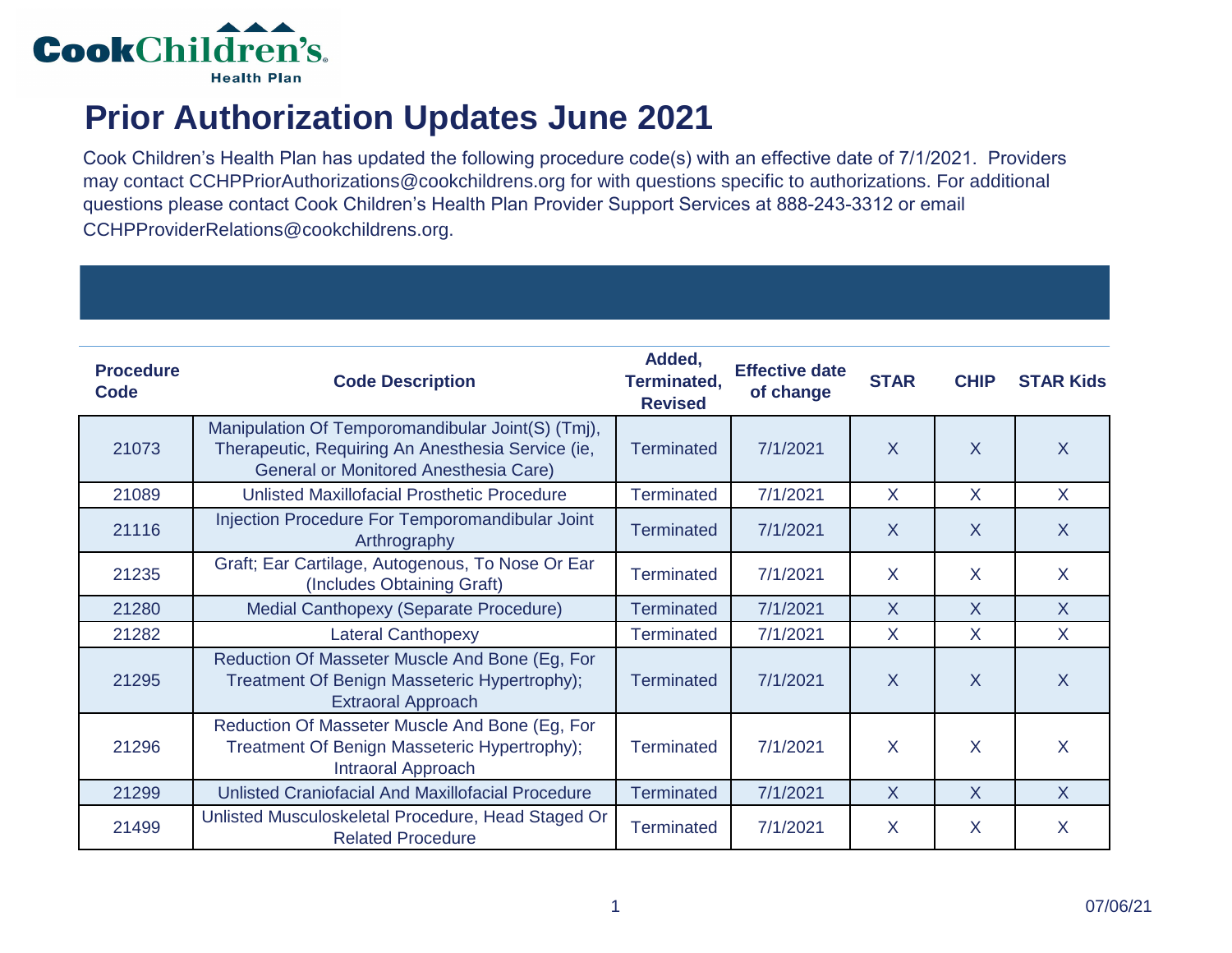| 28010 | Tenotomy, Subcutaneous, Toe; Single                                                                                                     | <b>Terminated</b> | 7/1/2021 | $\mathsf{X}$   | $\mathsf{X}$   | $\mathsf{X}$            |
|-------|-----------------------------------------------------------------------------------------------------------------------------------------|-------------------|----------|----------------|----------------|-------------------------|
| 28011 | Tenotomy, Percutaneous, Toe                                                                                                             | <b>Terminated</b> | 7/1/2021 | $\overline{X}$ | $\overline{X}$ | $\overline{X}$          |
| 29999 | <b>Unlisted Procedure, Arthroscopy</b>                                                                                                  | <b>Terminated</b> | 7/1/2021 | $\mathsf{X}$   | $\mathsf{X}$   | $\overline{X}$          |
| 30999 | <b>Unlisted Procedure, Nose</b>                                                                                                         | <b>Terminated</b> | 7/1/2021 | $\mathsf{X}$   | $\mathsf{X}$   | $\overline{\mathsf{X}}$ |
| 40500 | Vermilionectomy (Lip Shave), With Mucosal<br>Advancement                                                                                | <b>Terminated</b> | 7/1/2021 | $\sf X$        | $\sf X$        | $\sf X$                 |
| 40799 | <b>Unlisted Procedure, Lips</b>                                                                                                         | <b>Terminated</b> | 7/1/2021 | $\mathsf{X}$   | $\mathsf{X}$   | $\overline{\mathsf{X}}$ |
| 40899 | Unlisted Procedure, Vestibule Of Mouth                                                                                                  | <b>Terminated</b> | 7/1/2021 | $\mathsf{X}$   | $\mathsf{X}$   | $\sf X$                 |
| 41599 | Unlisted Procedure, Tongue, Floor Of Mouth                                                                                              | <b>Terminated</b> | 7/1/2021 | $\mathsf{X}$   | $\mathsf{X}$   | $\mathsf{X}$            |
| 42299 | Unlisted Procedure, Palate, Uvula                                                                                                       | <b>Terminated</b> | 7/1/2021 | X              | $\mathsf{X}$   | $\overline{X}$          |
| 43647 | Laparoscopy, Surgical; Implantation Or Replacement<br>Of Gastric Neurostimulator Electrodes, Antrum                                     | <b>Terminated</b> | 7/1/2021 | $\mathsf{X}$   | $\mathsf{X}$   | $\mathsf{X}$            |
| 43882 | <b>Revision Or Removal Of Gastric Neurostimulator</b><br>Electrodes, Antrum, Open                                                       | <b>Terminated</b> | 7/1/2021 | $\sf X$        | $\mathsf{X}$   | $\sf X$                 |
| 42699 | Unlisted Procedure, Salivary Glands Or Ducts                                                                                            | <b>Terminated</b> | 7/1/2021 | $\mathsf{X}$   | $\mathsf{X}$   | $\sf X$                 |
| 42999 | Unlisted Procedure, Pharynx, Adenoids, Or Tonsils                                                                                       | <b>Terminated</b> | 7/1/2021 | $\overline{X}$ | $\overline{X}$ | $\overline{X}$          |
| 43648 | Laparoscopy, Surgical; Revision Or Removal Of<br>Gastric Neurostimulator Electrodes, Antrum                                             | <b>Terminated</b> | 7/1/2021 | $\sf X$        | $\mathsf{X}$   | $\mathsf{X}$            |
| 54150 | Circumcision, Using Clamp Or Other Device; Newborn                                                                                      | <b>Terminated</b> | 7/1/2021 | $\sf X$        | $\overline{X}$ | $\sf X$                 |
| 54415 | Removal Of Non-Inflatable (Semi-Rigid) Or Inflatable<br>(Self-Contained) Penile Prosthesis, Without<br><b>Replacement Of Prosthesis</b> | <b>Terminated</b> | 7/1/2021 | $\sf X$        | $\mathsf{X}$   | $\sf X$                 |
| 55250 | Vasectomy, Unilateral Or Bilateral (Separate<br>Procedure), Including Postoperative Semen<br>Examination(S)                             | <b>Terminated</b> | 7/1/2021 | $\overline{X}$ | $\overline{X}$ | $\overline{X}$          |
| 58301 | Removal Of Intrauterine Device (lud)                                                                                                    | <b>Terminated</b> | 7/1/2021 | $\mathsf{X}$   | $\mathsf{X}$   | $\overline{\mathsf{X}}$ |
| 58340 | Injection Procedure For Hysterosalpingography                                                                                           | <b>Terminated</b> | 7/1/2021 | $\overline{X}$ | $\overline{X}$ | $\overline{X}$          |
| 58353 | Endometrial Ablation, Thermal, Without Hysteroscopic<br>Guidance                                                                        | <b>Terminated</b> | 7/1/2021 | $\sf X$        | $\mathsf{X}$   | $\mathsf{X}$            |
| 58578 | Unlisted Laparoscopy Procedure, Uterus                                                                                                  | <b>Terminated</b> | 7/1/2021 | $\mathsf{X}$   | $\mathsf{X}$   | $\overline{X}$          |
| 58579 | Unlisted Hysteroscopy Procedure, Uterus                                                                                                 | <b>Terminated</b> | 7/1/2021 | $\mathsf{X}$   | $\mathsf{X}$   | $\mathsf{X}$            |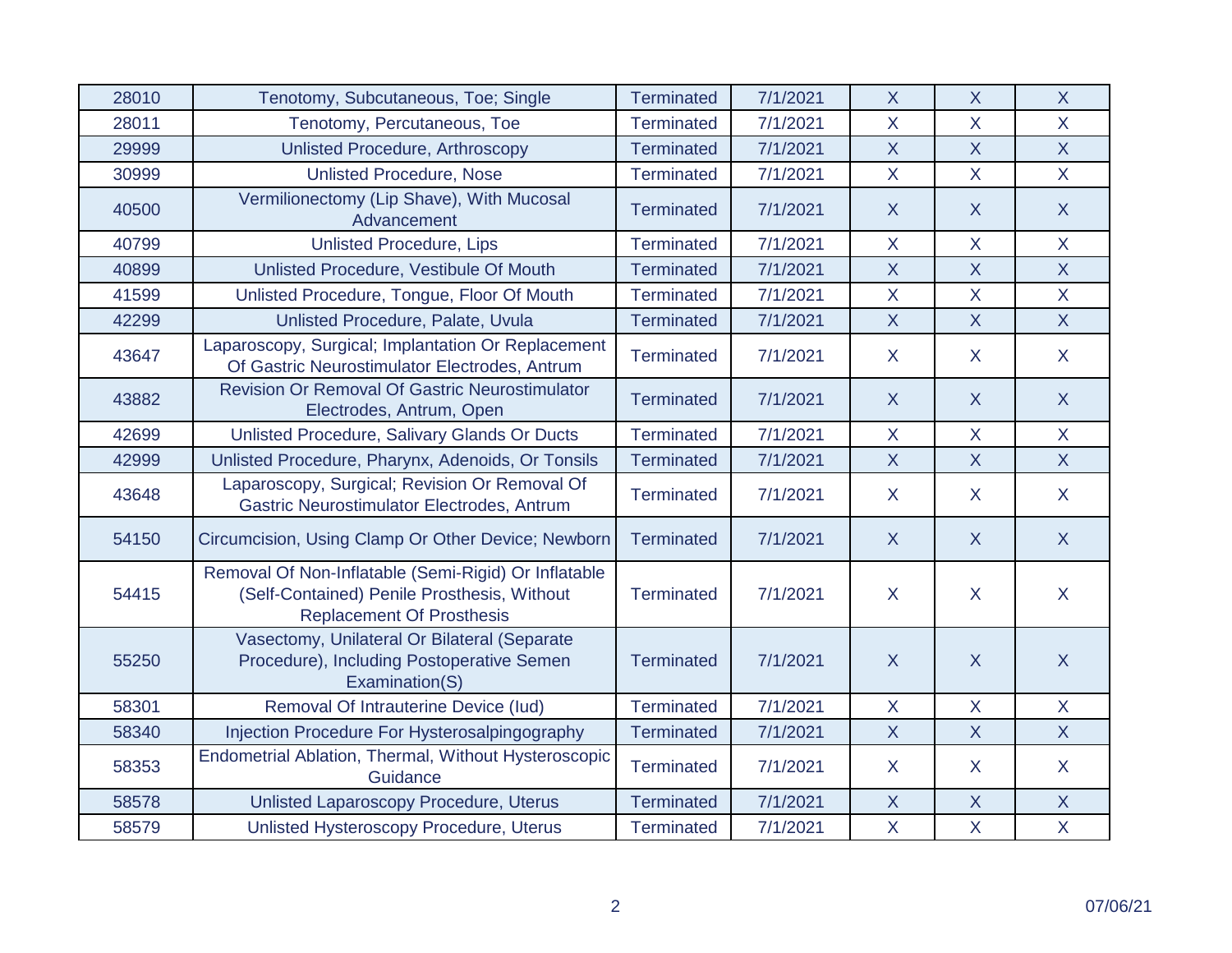| 58600 | Ligation Or Transection Of Fallopian Tube(S),<br>Abdominal Or Vaginal Approach, Unilateral Or<br><b>Bilateral</b>                                                                                                     | <b>Terminated</b> | 7/1/2021 | $\sf X$          | $\sf X$        | $\mathsf{X}$   |
|-------|-----------------------------------------------------------------------------------------------------------------------------------------------------------------------------------------------------------------------|-------------------|----------|------------------|----------------|----------------|
| 58611 | Ligation Or Transection Of Fallopian Tube(S) When<br>Done At The Time Of Cesarean Section Or Intra-<br>Abdominal Surgery (Not A Separate Procedure) (List<br>Separately In Addition To Code For Primary<br>Procedure) | <b>Terminated</b> | 7/1/2021 | X                | $\sf X$        | X              |
| 58615 | Occlusion Of Fallopian Tube(S) By Device (Eg, Band,<br>Clip, Falope Ring) Vaginal Or Suprapubic Approach                                                                                                              | <b>Terminated</b> | 7/1/2021 | $\sf X$          | $\sf X$        | $\mathsf{X}$   |
| 58670 | Laparoscopy, Surgical; With Fulguration Of Oviducts<br>(With Or Without Transection)                                                                                                                                  | <b>Terminated</b> | 7/1/2021 | $\sf X$          | X              | $\sf X$        |
| 58671 | Laparoscopy, Surgical; With Occlusion Of Oviducts By<br>Device (Eg, Band, Clip, Or Falope Ring)                                                                                                                       | <b>Terminated</b> | 7/1/2021 | $\sf X$          | $\sf X$        | $\mathsf{X}$   |
| 59897 | Unlisted Fetal Invasive Procedure, Including<br><b>Ultrasound Guidance</b>                                                                                                                                            | <b>Terminated</b> | 7/1/2021 | X                | X              | $\mathsf{X}$   |
| 59898 | Unlisted Laparoscopy Procedure, Maternity Care And<br><b>Delivery</b>                                                                                                                                                 | Terminated        | 7/1/2021 | $\boldsymbol{X}$ | $\sf X$        | $\mathsf{X}$   |
| 59899 | Unlisted Procedure, Maternity Care And Delivery                                                                                                                                                                       | Terminated        | 7/1/2021 | $\mathsf{X}$     | X              | $\mathsf{X}$   |
| 62360 | Implantation Or Replacement Of Device For<br>Intrathecal Or Epidural Drug Infusion; Subcutaneous<br>Reservoir                                                                                                         | <b>Terminated</b> | 7/1/2021 | $\boldsymbol{X}$ | $\overline{X}$ | $\sf X$        |
| 62361 | Implantation Or Replacement Of Device For<br>Intrathecal Or Epidural Drug Infusion; Non-<br>Programmable Pump                                                                                                         | <b>Terminated</b> | 7/1/2021 | X                | X              | $\sf X$        |
| 62362 | Implantation Or Replacement Of Device For<br>Intrathecal Or Epidural Drug Infusion; Programmable<br>Pump, Including Preparation Of Pump, With Or<br><b>Without Programming</b>                                        | <b>Terminated</b> | 7/1/2021 | $\overline{X}$   | $\overline{X}$ | $\overline{X}$ |
| 64590 | Insertion Or Replacement Of Peripheral Or Gastric<br>Neurostimulator Pulse Generator Or Receiver, Direct<br>Or Inductive Coupling                                                                                     | <b>Terminated</b> | 7/1/2021 | X                | X              | $\sf X$        |
| 67903 | Repair Of Blepharoptosis; (Tarso)Levator Resection<br>Or Advancement, Internal Approach                                                                                                                               | <b>Terminated</b> | 7/1/2021 | $\sf X$          | X              | $\mathsf{X}$   |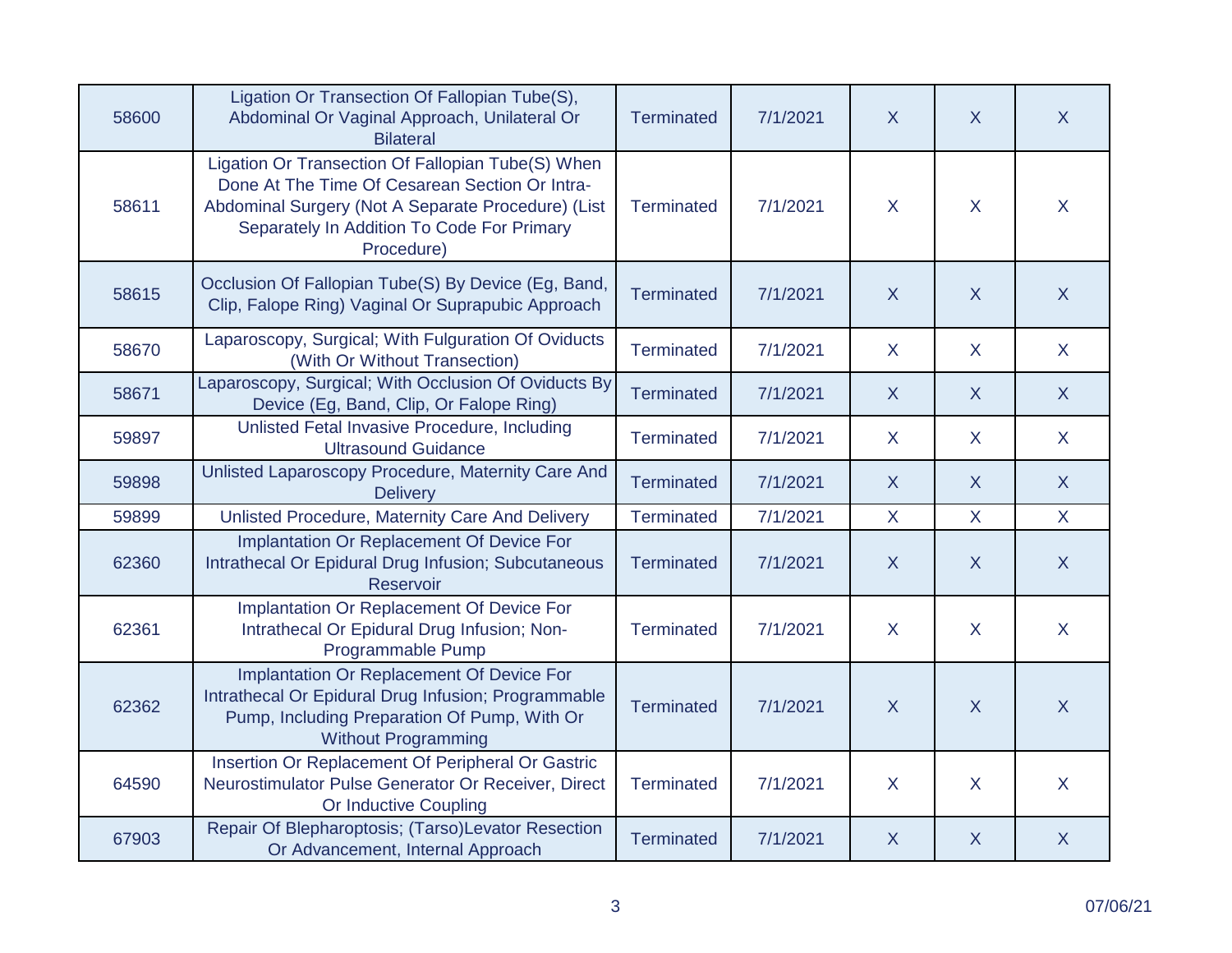| 67909 | <b>Reduction Of Overcorrection Of Ptosis</b>                                                                                                                                                                      | Terminated        | 7/1/2021 | $\mathsf{X}$   | $\mathsf{X}$   | $\mathsf{X}$   |
|-------|-------------------------------------------------------------------------------------------------------------------------------------------------------------------------------------------------------------------|-------------------|----------|----------------|----------------|----------------|
| 67961 | Excision And Repair Of Eyelid, Involving Lid Margin,<br>Tarsus, Conjunctiva, Canthus, Or Full Thickness, May<br>Include Preparation For Skin Graft Or Pedicle Flap<br>With Adjacent Tissue Transfer Or Rearrangem | <b>Terminated</b> | 7/1/2021 | $\mathsf{X}$   | $\overline{X}$ | $\sf X$        |
| 67906 | Repair Of Blepharoptosis; Superior Rectus Technique<br>With Fascial Sling (Includes Obtaining Fascia) Left<br><b>Side</b>                                                                                         | <b>Terminated</b> | 7/1/2021 | $\mathsf{X}$   | $\overline{X}$ | $\mathsf{X}$   |
| 67908 | Repair Of Blepharoptosis; Conjunctivo-Tarso-Mullers<br>Muscle-Levator Resection (Eg, Fasanella-Servat<br>Type)                                                                                                    | <b>Terminated</b> | 7/1/2021 | $\overline{X}$ | $\overline{X}$ | $\mathsf{X}$   |
| 67911 | <b>Correction Of Lid Retraction Staged Or Related</b><br>Procedure Or Service By The Same Physician                                                                                                               | <b>Terminated</b> | 7/1/2021 | $\mathsf{X}$   | $\mathsf{X}$   | $\mathsf{X}$   |
| 67950 | <b>Canthoplasty (Reconstruction Of Canthus)</b>                                                                                                                                                                   | <b>Terminated</b> | 7/1/2021 | $\mathsf{X}$   | $\mathsf{X}$   | $\mathsf{X}$   |
| 69949 | Unlisted Procedure, Inner Ear                                                                                                                                                                                     | <b>Terminated</b> | 7/1/2021 | $\mathsf{X}$   | $\mathsf{X}$   | $\overline{X}$ |
| 76999 | Unlisted Ultrasound Procedure (Eg, Diagnostic,<br>Interventional)                                                                                                                                                 | <b>Terminated</b> | 7/1/2021 | $\sf X$        | $\sf X$        | $\mathsf{X}$   |
| 78494 | Cardiac Blood Pool Imaging, Gated Equilibrium,<br>Spect, At Rest, Wall Motion Study Plus Ejection<br>Fraction, With Or Without Quantitative Processing                                                            | <b>Terminated</b> | 7/1/2021 | $\sf X$        | $\mathsf{X}$   | $\sf X$        |
| 81099 | <b>Unlisted Urinalysis Procedure</b>                                                                                                                                                                              | <b>Terminated</b> | 7/1/2021 | $\mathsf{X}$   | $\sf X$        | $\mathsf{X}$   |
| G0127 | Trimming Of Dystrophic Nails, Any Number                                                                                                                                                                          | Terminated        | 7/1/2021 | $\overline{X}$ | $\mathsf{X}$   | $\overline{X}$ |
| G0186 | Destruction Of Localized Lesion Of Choroid (For<br>Example, Choroidal Neovascularization);<br>Photocoagulation, Feeder Vessel Technique (One Or<br>More Sessions)                                                 | <b>Terminated</b> | 7/1/2021 | $\mathsf{X}$   | $\mathsf{X}$   | $\mathsf{X}$   |
| 11450 | <b>Excision Of Skin And Subcutaneous Tissue For</b><br>Hidradenitis, Axillary; With Simple Or Intermediate<br>Repair                                                                                              | <b>Terminated</b> | 7/1/2021 | $\mathsf{X}$   | $\mathsf{X}$   | $\mathsf{X}$   |
| 11451 | <b>Excision Of Skin And Subcutaneous Tissue For</b><br>Hidradenitis, Axillary; With Complex Repair                                                                                                                | <b>Terminated</b> | 7/1/2021 | $\mathsf{X}$   | $\overline{X}$ | $\overline{X}$ |
| 11462 | <b>Excision Of Skin And Subcutaneous Tissue For</b><br>Hidradenitis, Inguinal; With Simple Or Intermediate<br>Repair                                                                                              | <b>Terminated</b> | 7/1/2021 | $\sf X$        | X              | X              |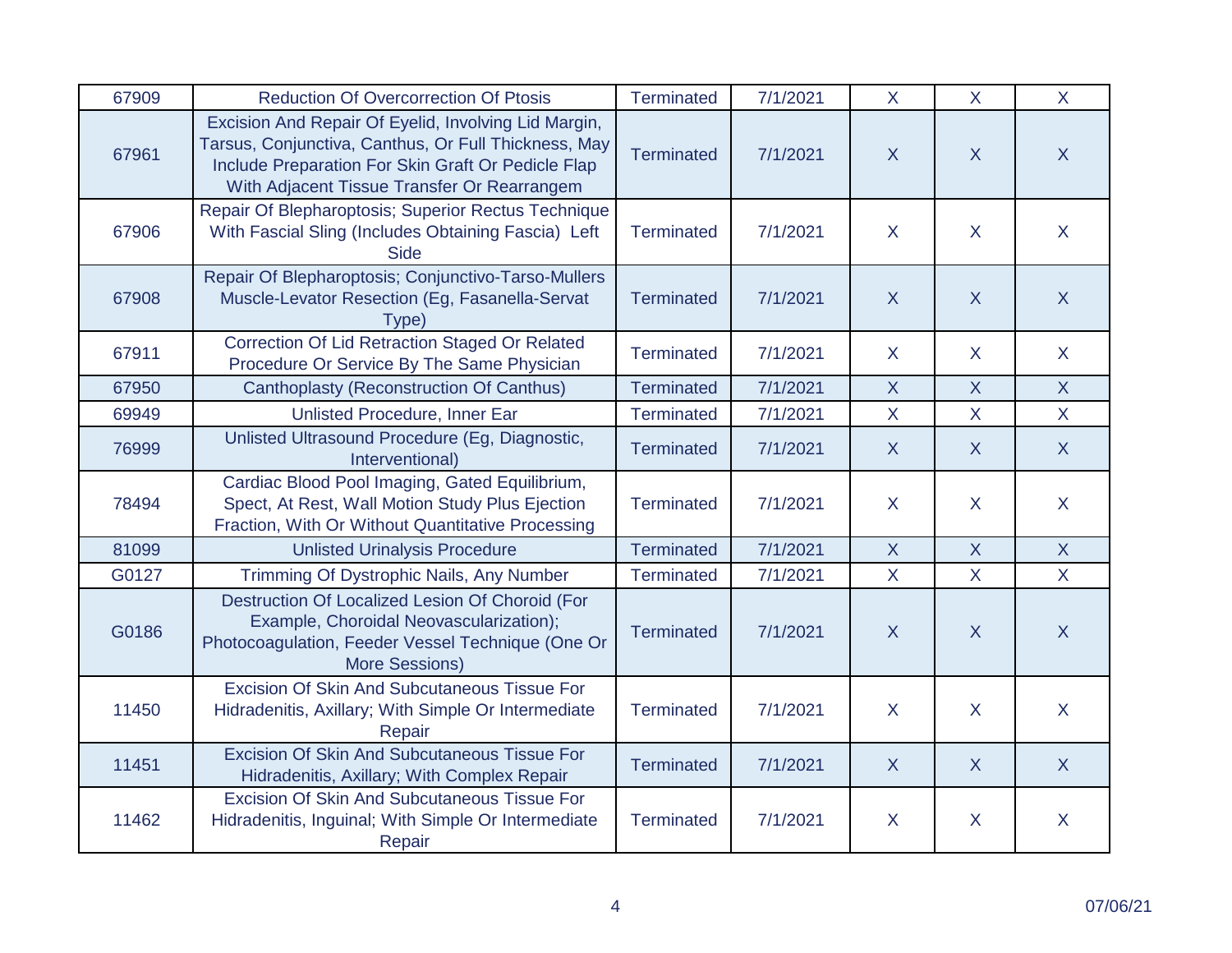| 11463 | <b>Excision Of Skin And Subcutaneous Tissue For</b><br>Hidradenitis, Inguinal; With Complex Repair                                                                               | <b>Terminated</b> | 7/1/2021 | X              | $\sf X$        | $\sf X$        |
|-------|----------------------------------------------------------------------------------------------------------------------------------------------------------------------------------|-------------------|----------|----------------|----------------|----------------|
| 11470 | Excision Of Skin And Subcutaneous Tissue For<br>Hidradenitis, Perianal, Perineal, Or Umbilical; With<br>Simple Or Intermediate Repair                                            | <b>Terminated</b> | 7/1/2021 | X.             | $\sf X$        | X              |
| 11471 | Excision Of Skin And Subcutaneous Tissue For<br>Hidradenitis, Perianal, Perineal, Or Umbilical; With<br><b>Complex Repair</b>                                                    | <b>Terminated</b> | 7/1/2021 | X              | $\sf X$        | $\mathsf{X}$   |
| L8000 | Breast Prosthesis, Mastectomy Bra<br><b>Left Side</b>                                                                                                                            | <b>Terminated</b> | 7/1/2021 | $\mathsf{X}$   | X              | $\mathsf{X}$   |
| L8001 | Breast Prosthesis, Mastectomy Bra, With Integrated<br><b>Breast Prosthesis Form, Unilateral</b>                                                                                  | <b>Terminated</b> | 7/1/2021 | X              | $\mathsf{X}$   | $\mathsf{X}$   |
| L8002 | Breast Prosthesis, Mastectomy Bra, With Integrated<br><b>Breast Prosthesis Form, Bilateral</b>                                                                                   | <b>Terminated</b> | 7/1/2021 | X              | $\mathsf{X}$   | $\mathsf{X}$   |
| L8010 | <b>Breast Prosthesis, Mastectomy Sleeve</b>                                                                                                                                      | <b>Terminated</b> | 7/1/2021 | $\mathsf{X}$   | $\mathsf{X}$   | $\mathsf{X}$   |
| L8015 | <b>External Breast Prosthesis Garment, With Mastectomy</b><br>Form, Post-Mastectomy                                                                                              | <b>Terminated</b> | 7/1/2021 | $\mathsf{X}$   | $\sf X$        | X              |
| L8020 | <b>Breast Prosthesis, Mastectomy Form</b>                                                                                                                                        | <b>Terminated</b> | 7/1/2021 | $\mathsf{X}$   | X              | $\mathsf{X}$   |
| L8030 | Breast Prosthesis, Silicone Or Equal Left Side                                                                                                                                   | <b>Terminated</b> | 7/1/2021 | $\overline{X}$ | $\overline{X}$ | $\overline{X}$ |
| L8031 | <b>Breast Prs0596</b>                                                                                                                                                            | <b>Terminated</b> | 7/1/2021 | X              | $\mathsf{X}$   | X              |
| L8032 | Nipple Prosthesis, Prefabricated, Reusable, Any Type,<br>Each                                                                                                                    | <b>Terminated</b> | 7/1/2021 | X.             | $\sf X$        | $\mathsf{X}$   |
| L8039 | <b>Breast Prosthesis, Not Otherwise Specified</b>                                                                                                                                | <b>Terminated</b> | 7/1/2021 | $\overline{X}$ | $\overline{X}$ | $\mathsf{X}$   |
| L8499 | Unlisted Procedure For Miscellaneous Prosthetic<br><b>Services</b>                                                                                                               | <b>Terminated</b> | 7/1/2021 | $\mathsf{X}$   | $\mathsf{X}$   | $\mathsf{X}$   |
| L8501 | <b>Tracheostomy Speaking Valve</b>                                                                                                                                               | <b>Terminated</b> | 7/1/2021 | $\mathsf{X}$   | $\overline{X}$ | $\overline{X}$ |
| 92312 | Prescription Of Optical And Physical Characteristics<br>Of And Fitting Of Contact Lens, With Medical<br>Supervision Of Adaptation; Corneal Lens For Aphakia,<br><b>Both Eyes</b> | <b>Terminated</b> | 7/1/2021 | $\mathsf{X}$   | $\sf X$        | $\mathsf{X}$   |
| 92313 | <b>Prescription Of Optical And Physical Characteristics</b><br>Of And Fitting Of Contact Lens, With Medical<br>Supervision Of Adaptation; Corneoscleral Lens                     | <b>Terminated</b> | 7/1/2021 | $\mathsf{X}$   | $\sf X$        | $\mathsf{X}$   |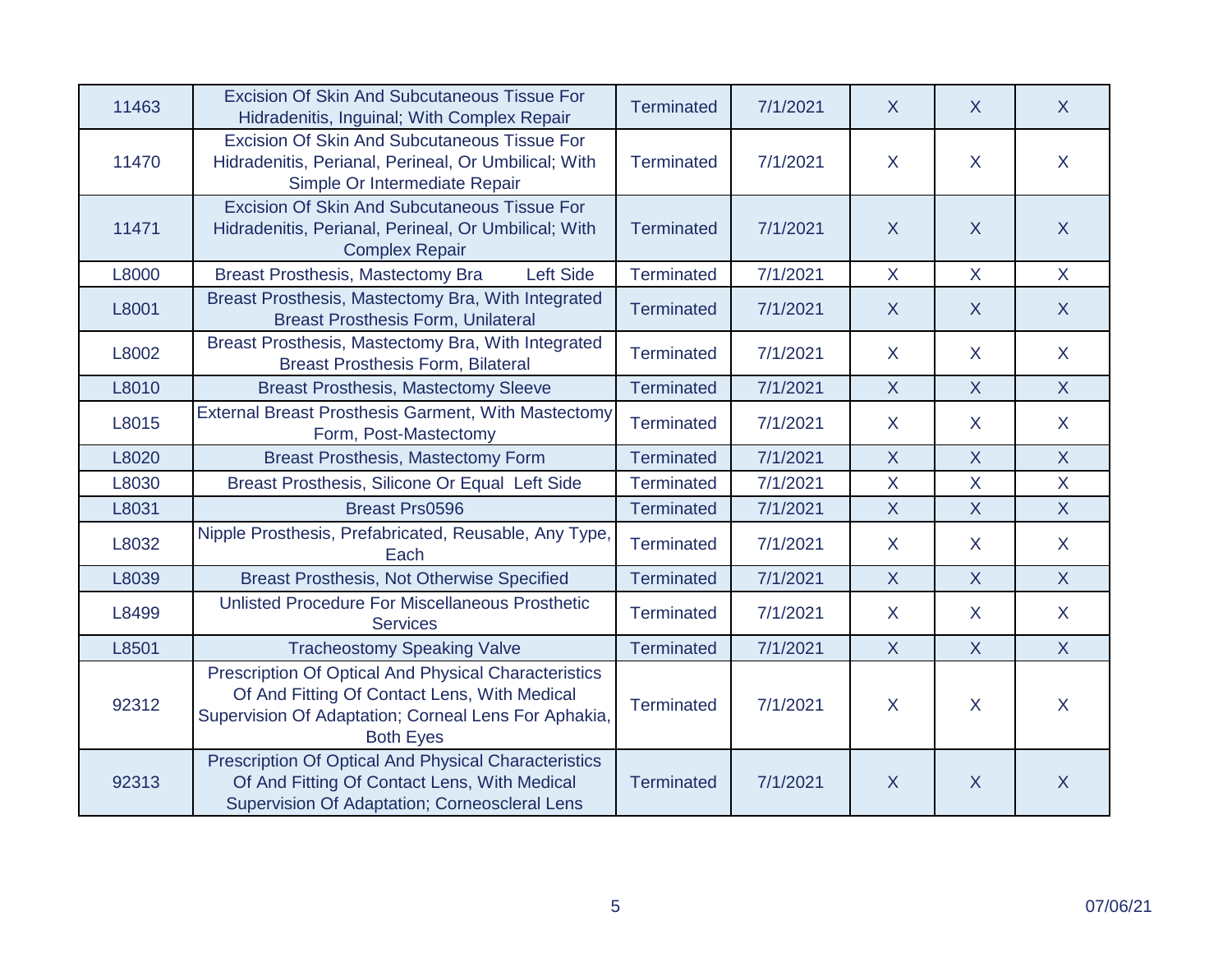| 92314 | <b>Prescription Of Optical And Physical Characteristics</b><br>Of Contact Lens, With Medical Supervision Of<br>Adaptation And Direction Of Fitting By Independent<br>Technician; Corneal Lens, Both Eyes Except For Apha | <b>Terminated</b> | 7/1/2021 | X              | X              | $\sf X$        |
|-------|--------------------------------------------------------------------------------------------------------------------------------------------------------------------------------------------------------------------------|-------------------|----------|----------------|----------------|----------------|
| 92315 | Prescription Of Optical And Physical Characteristics<br>Of Contact Lens, With Medical Supervision Of<br>Adaptation And Direction Of Fitting By Independent<br>Technician; Corneal Lens For Aphakia, One Eye              | <b>Terminated</b> | 7/1/2021 | $\overline{X}$ | $\sf X$        | $\sf X$        |
| 92316 | Prescription Of Optical And Physical Characteristics<br>Of Contact Lens, With Medical Supervision Of<br>Adaptation And Direction Of Fitting By Independent<br>Technician; Corneal Lens For Aphakia, Both Eyes            | <b>Terminated</b> | 7/1/2021 | X              | $\sf X$        | $\sf X$        |
| 92317 | <b>Prescription Of Optical And Physical Characteristics</b><br>Of Contact Lens, With Medical Supervision Of<br>Adaptation And Direction Of Fitting By Independent<br>Technician; Corneoscleral Lens                      | <b>Terminated</b> | 7/1/2021 | X              | $\sf X$        | $\sf X$        |
| 92325 | Modification Of Contact Lens (Separate Procedure),<br>With Medical Supervision Of Adaptation                                                                                                                             | <b>Terminated</b> | 7/1/2021 | $\sf X$        | $\sf X$        | $\sf X$        |
| 95076 | Ingestion Challenge Test (Sequential And Incremental<br>Ingestion Of Test Items, Eg, Food, Drug Or Other<br>Substance); Initial 120 Minutes Of Testing                                                                   | <b>Terminated</b> | 7/1/2021 | $\sf X$        | $\sf X$        | $\sf X$        |
| 96110 | Developmental Testing; Limited (Eg, Developmental<br>Screening Test Ii, Early Language Milestone Screen),<br>With Interpretation And Report: Significant Separately<br>Identifiable E/M Service By Same Physican         | <b>Terminated</b> | 7/1/2021 | X              | X              | $\sf X$        |
| 96167 | Health Behavior Intervenion, Family (With the Patient<br>Present), Face to Face; Initial 30 Minutes                                                                                                                      | <b>Terminated</b> | 7/1/2021 | $\overline{X}$ | $\overline{X}$ | $\overline{X}$ |
| 92630 | Auditory Rehabilitation; Prelingual Hearing Loss                                                                                                                                                                         | Terminated        | 7/1/2021 | $\mathsf{X}$   | $\mathsf{X}$   | $\mathsf{X}$   |
| 92626 | <b>Evaluation Of Auditory Rehabilitation Status; First</b><br>Hour                                                                                                                                                       | <b>Terminated</b> | 7/1/2021 | $\sf X$        | $\sf X$        | $\sf X$        |
| 92627 | Evaluation Of Auditory Rehabilitation Status; Each<br>Additional 15 Minutes (List Separately In Addition To<br><b>Code For Primary Procedure)</b>                                                                        | Terminated        | 7/1/2021 | X              | X              | X              |
| 92633 | Auditory Rehabilitation; Postlingual Hearing Loss                                                                                                                                                                        | Terminated        | 7/1/2021 | $\mathsf{X}$   | $\sf X$        | $\mathsf{X}$   |